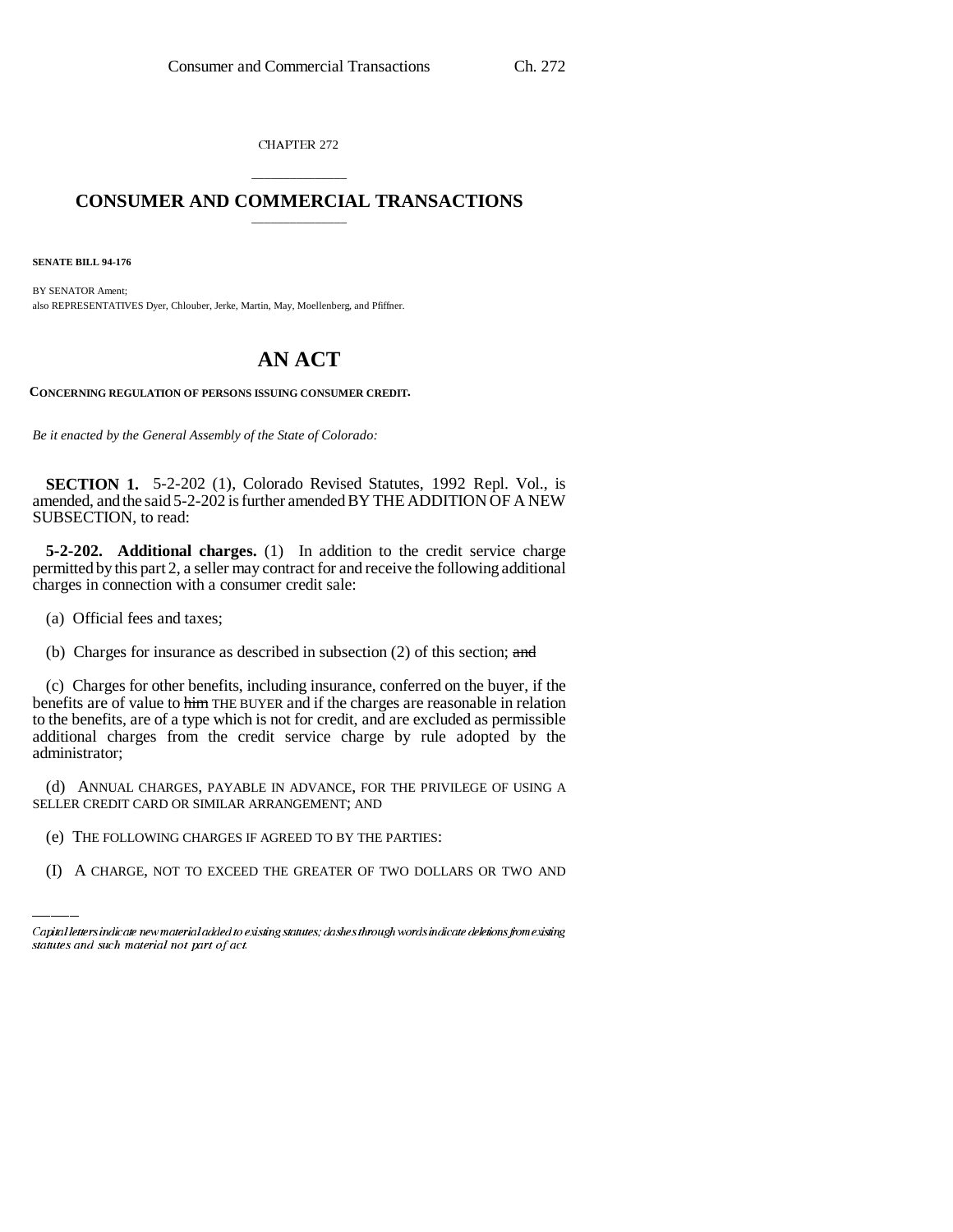ONE-HALF PERCENT OF THE AMOUNT ADVANCED, FOR EACH CASH ADVANCE TRANSACTION MADE PURSUANT TO A SELLER CREDIT CARD; AND

(II) A FEE, NOT TO EXCEED TWENTY DOLLARS, ASSESSED UPON RETURN OR DISHONOR OF A CHECK OR OTHER INSTRUMENT TENDERED AS PAYMENT.

(1.5) NO CREDIT SERVICE CHARGE MAY BE ASSESSED ON ANY CHARGE LISTED IN PARAGRAPH (e) OF SUBSECTION (1) OF THIS SECTION.

**SECTION 2.** 5-2-207 (4), Colorado Revised Statutes, 1992 Repl. Vol., is amended to read:

**5-2-207. Credit service charge for revolving charge accounts.** (4) Notwithstanding subsection (3) of this section, if there is an unpaid balance on the date as of which the credit service charge is applied, the seller may contract for and receive a MINIMUM CREDIT SERVICE charge not exceeding fifty cents. if the billing cycle is monthly or longer, or the pro rata part of fifty cents which bears the same relation to fifty cents as the number of days in the billing cycle bears to thirty, if the billing cycle is shorter than monthly.

**SECTION 3.** Part 3 of article 2 of title 5, Colorado Revised Statutes, 1992 Repl. Vol., is amended BY THE ADDITION OF A NEW SECTION to read:

**5-2-302.5. Disclosure requirements in connection with solicitation or application.** (1) NOTWITHSTANDING ANY PROVISION OF THIS ARTICLE TO THE CONTRARY, A SELLER SHALL DISCLOSE IN A CLEAR AND CONSPICUOUS MANNER THE FOLLOWING INFORMATION IN ANY APPLICATION TO OPEN A REVOLVING CHARGE ACCOUNT FOR ANY PERSON AND IN ANY SOLICITATION TO OPEN SUCH AN ACCOUNT WITHOUT REQUIRING AN APPLICATION:

(a) EACH ANNUAL PERCENTAGE RATE APPLICABLE TO EXTENSIONS OF CREDIT UNDER THE ACCOUNT;

(b) WHERE AN EXTENSION OF CREDIT UNDER THE ACCOUNT IS SUBJECT TO A VARIABLE RATE, THE FACT THAT THE RATE IS VARIABLE, THE ANNUAL PERCENTAGE RATE IN EFFECT AT THE TIME OF DELIVERY TO THE PROSPECTIVE BUYER, AND HOW THE RATE IS DETERMINED;

(c) WHERE MORE THAN ONE RATE APPLIES, THE RANGE OF BALANCE TO WHICH EACH RATE APPLIES; AND

(d) ANY ANNUAL CHARGE IMPOSED FOR THE ISSUANCE OR AVAILABILITY OF SUCH ACCOUNT, INCLUDING ANY ACCOUNT MAINTENANCE FEE OR OTHER CHARGE IMPOSED BASED ON ACTIVITY OR INACTIVITY DURING THE BILLING CYCLE.

**SECTION 4.** 5-2-416 (2), Colorado Revised Statutes, 1992 Repl. Vol., is amended to read:

**5-2-416.** Change in terms of revolving charge accounts. (2) A seller may change the terms of a revolving charge account established prior to July 1, 1983, whether or not the change is authorized by agreement. A seller may change the terms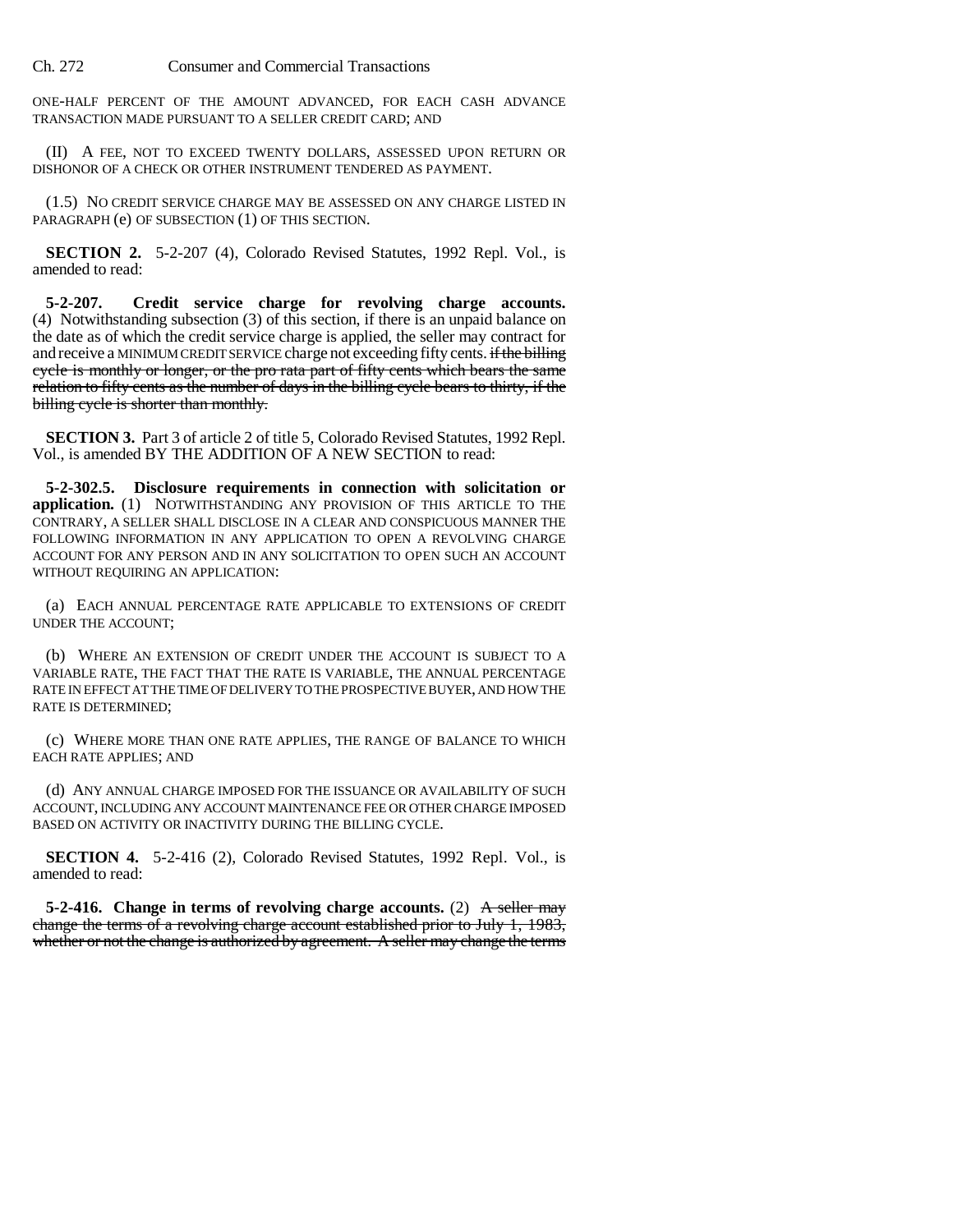of a revolving charge account established on or after July 1, 1983, only if the seller discloses clearly and conspicuously in writing at the time the account is established that the terms of the revolving charge account may be changed, whether or not authorized by agreement, in accordance with this code and other applicable law. Except as provided in subsection (3) of this section, a seller may change the terms of a revolving charge account only if:

(a) (I) Written notice is given to the buyer that clearly and conspicuously describes such change and the indebtedness to which it applies and states that the incurrence by the buyer, or another person authorized by him, of any further indebtedness under the plan to which the agreement relates on or after the effective date of the change specified in such notice shall constitute acceptance of the change; and

(II) Such notice is given at least one billing cycle prior to the effective date of such change; and

(III) The buyer, or another person authorized by him, incurs such further indebtedness on or after the effective date of the change stated in such notice; or

(b) Written disclosure has been made to the buyer that clearly and conspicuously states that the terms may be changed, the buyer has consented thereto either in the agreement governing the account or by the incurrence of further indebtedness subsequent to the disclosure, and the seller gives the buyer clear and conspicuous written notice of any specific change in terms at least two times prior to the change with the first notice at least three months before the effective date of the change. Such clear and conspicuous written notice shall be in type no smaller than the largest type appearing elsewhere in the agreement, except for the type used for identifying the seller, and preceded by the word "Warning" in boldface.

(a) EXCEPT AS OTHERWISE PROVIDED IN PARAGRAPH (b) OR (c) OF THIS SUBSECTION (2), WHENEVER ANY TERM OF A REVOLVING CHARGE ACCOUNT IS CHANGED OR THE REQUIRED MINIMUM PERIODIC PAYMENT THEREON IS INCREASED, THE SELLER SHALL MAIL OR DELIVER WRITTEN NOTICE OF THE CHANGE, AT LEAST ONE BILLING CYCLE BEFORE THE EFFECTIVE DATE OF THE CHANGE, TO EACH BUYER WHO MAY BE AFFECTED BY THE CHANGE.

(b) THE NOTICE REQUIRED BY PARAGRAPH (a) OF THIS SUBSECTION (2) SHALL BE GIVEN IN ADVANCE, BUT NEED NOT BE GIVEN ONE BILLING CYCLE IN ADVANCE, IF THE CHANGE HAS BEEN AGREED TO BY THE BUYER OR IF THE CHANGE IS AN INCREASE IN A CREDIT SERVICE CHARGE, PERIODIC RATE, OR OTHER CHARGE PERMITTED UNDER SECTION 5-2-202 AS A RESULT OF THE BUYER'S DELINQUENCY OR DEFAULT.

(c) THE NOTICE OTHERWISE REQUIRED BY PARAGRAPH (a) OF THIS SUBSECTION (2) IS NOT REQUIRED IF THE CHANGE:

(I) RESULTS FROM THE BUYER'S DELINQUENCY OR DEFAULT, BUT IS NOT OF A KIND LISTED IN PARAGRAPH (b) OF THIS SUBSECTION (2);

(II) RESULTS FROM AN AGREEMENT RELATED TO A COURT PROCEEDING OR ARBITRATION;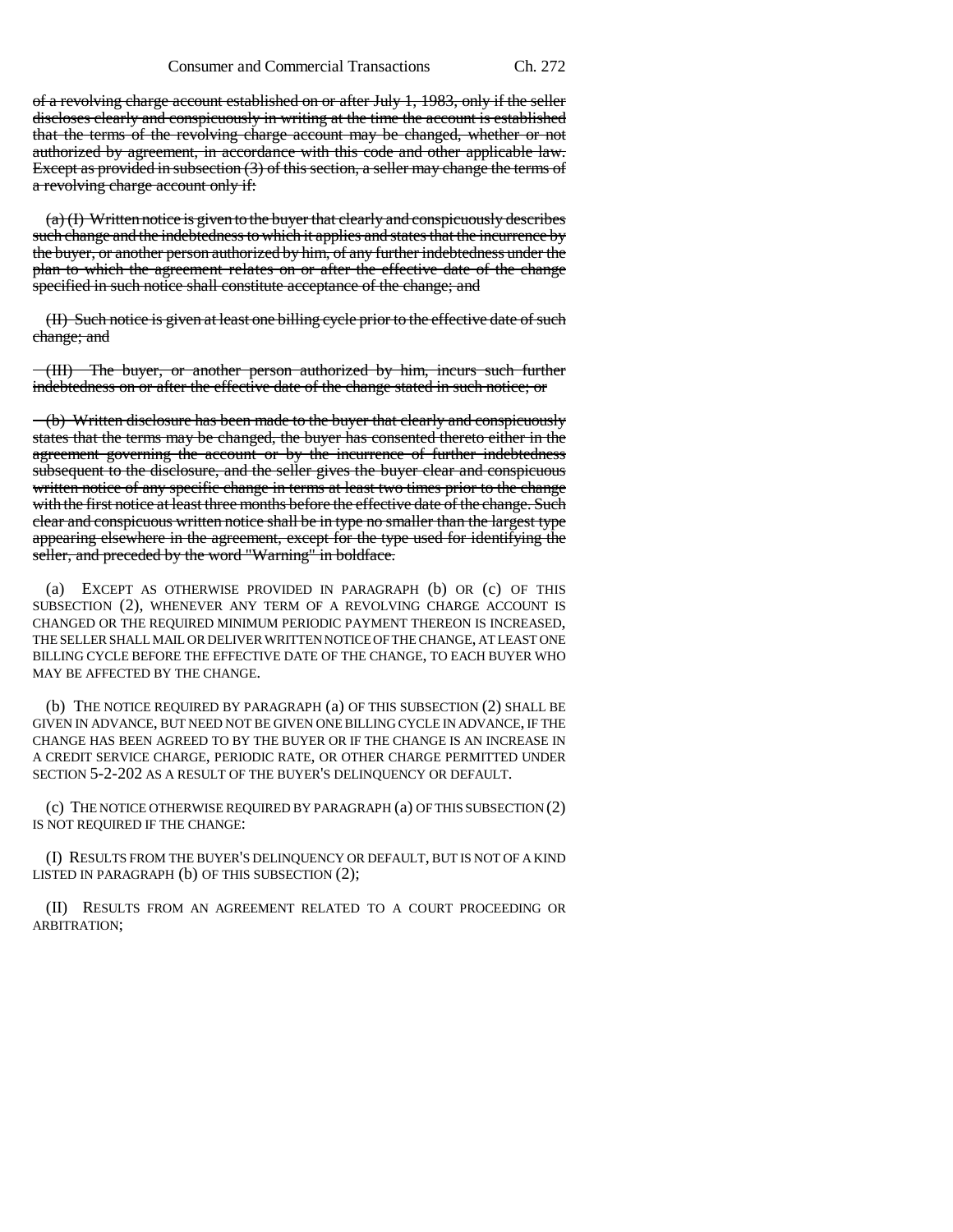(III) IS A REDUCTION OF ANY CHARGE OR COMPONENT THEREOF; OR

(IV) IS A SUSPENSION OF FUTURE CREDIT PRIVILEGES OR TERMINATION OF A REVOLVING CHARGE ACCOUNT.

**SECTION 5.** Part 4 of article 2 of title 5, Colorado Revised Statutes, 1992 Repl. Vol., is amended BY THE ADDITION OF THE FOLLOWING NEW SECTIONS, to read:

**5-2-417. Use of account - constructive assent to terms.** THE USE OF A REVOLVING CHARGE ACCOUNT BY A BUYER, OR BY ANY PERSON AUTHORIZED BY THE BUYER, CONSTITUTES THE BUYER'S ACCEPTANCE OF THE SELLER'S OFFER OF CREDIT AND CREATES A BINDING CONTRACT ON THE SELLER'S TERMS THEN IN EFFECT. SUCH TERMS MAY BE MODIFIED IN THE FUTURE AS AGREED BY THE PARTIES AND SUBJECT TO THE REQUIREMENTS OF THIS ARTICLE, INCLUDING, BUT NOT LIMITED TO, THE NOTICE REQUIREMENTS OF SECTION 5-2-416 (2).

**5-2-418. Advance payment to reserve lodging and motor vehicle rental services - notice to buyer required.** IF A DEPOSIT, RESERVATION FEE, OR OTHER ADVANCE PAYMENT IS TO BE CHARGED TO A REVOLVING CHARGE ACCOUNT OR REVOLVING LOAN ACCOUNT FOR LODGING OR MOTOR VEHICLE RENTAL SERVICES TO BE PROVIDED IN THE FUTURE IN THIS STATE, THE SELLER SHALL NOT CHARGE SUCH ADVANCE PAYMENT TO THE BUYER'S ACCOUNT WITHOUT FIRST NOTIFYING THE BUYER, EITHER ORALLY OR IN WRITING, AND GIVING THE BUYER THE OPPORTUNITY TO REJECT THE SERVICES.

**SECTION 6.** 5-3-201 (4) (c), Colorado Revised Statutes, 1992 Repl. Vol., is amended to read:

**5-3-201. Loan finance charge for consumer loans other than supervised loans.** (4) With respect to a consumer loan made pursuant to a revolving loan account:

(c) Notwithstanding subsection (1) of this section, if there is an unpaid balance on the date as of which the loan finance charge is applied, the lender may contract for and receive a MINIMUM FINANCE charge not exceeding fifty cents. **if the billing cycle** is monthly or longer, or the pro rata part of fifty cents which bears the same relation to fifty cents as the number of days in the billing cycle bears to thirty, if the billing cycle is shorter than monthly, but no charge may be made pursuant to this paragraph (c) if the lender has made an annual charge for the same period as permitted by the provisions on additional charges (paragraph (c) of subsection (1) of section 5-3-202).

**SECTION 7.** 5-3-202 (1), Colorado Revised Statutes, 1992 Repl. Vol., is amended, and the said 5-3-202 is further amended BY THE ADDITION OF A NEW SUBSECTION to read:

**5-3-202. Additional charges.** (1) In addition to the loan finance charge permitted by this part 2, a lender may contract for and receive the following additional charges in connection with a consumer loan:

(a) Official fees and taxes;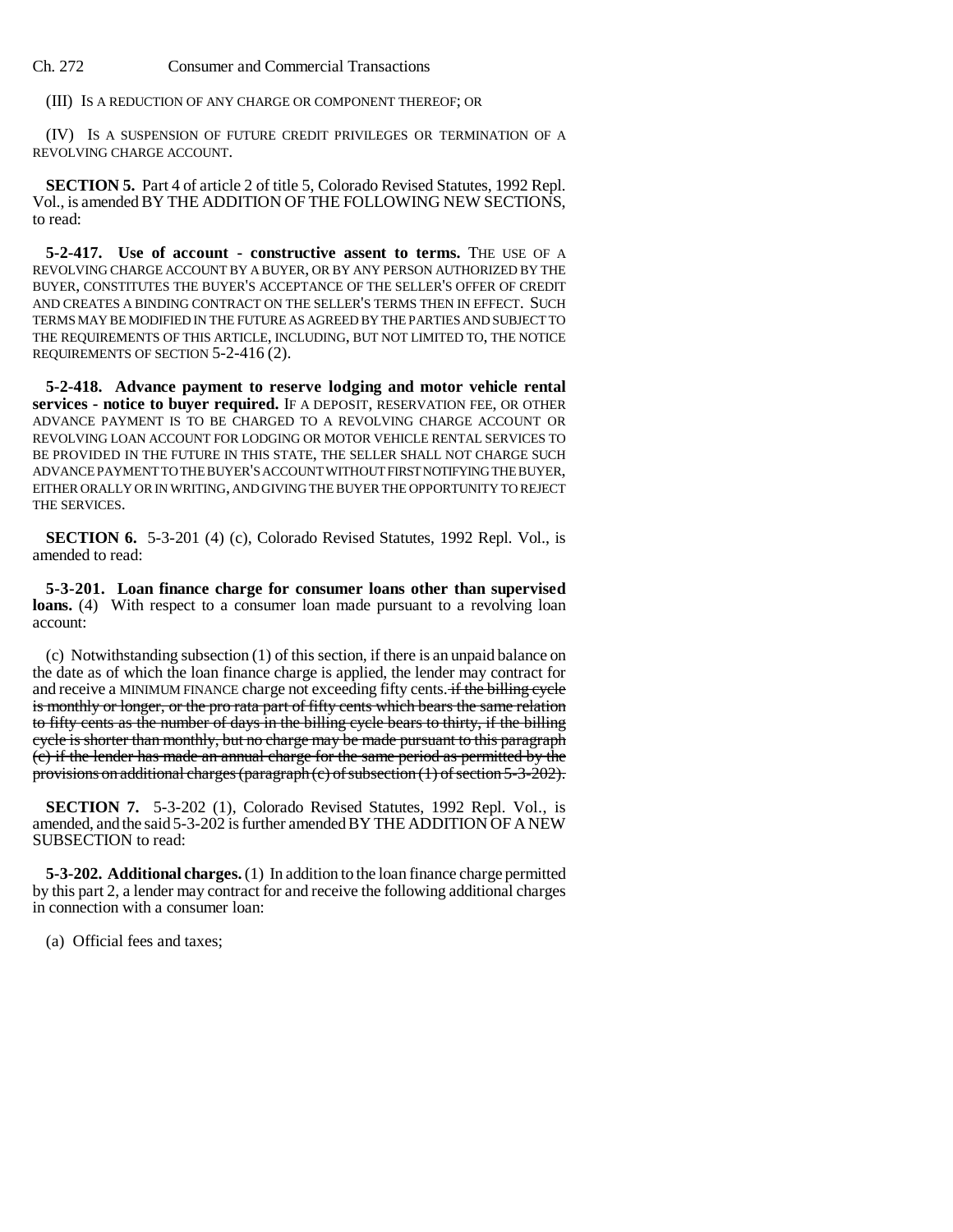(b) Charges for insurance as described in subsection (2) of this section;

(c) Annual charges, payable in advance, for the privilege of using a lender credit card or similar arrangement which entitles the user to purchase goods or services from at least one hundred persons not related to the issuer of the lender credit card or similar arrangement, under an arrangement pursuant to which the debts resulting from the purchases are payable to the issuer; and

(d) Charges for other benefits, including insurance, conferred on the debtor, if the benefits are of value to him THE DEBTOR and if the charges are reasonable in relation to the benefits, are of a type which is not for credit, and are excluded as permissible additional charges from the loan finance charge by rule adopted by the administrator;

(e) Repealed, L. 75, p. 256, § 51, effective October 28, 1975.

(f) THE FOLLOWING CHARGES IF AGREED TO BY THE PARTIES:

(I) A CHARGE, NOT TO EXCEED THE GREATER OF TWO DOLLARS OR TWO AND ONE-HALF PERCENT OF THE AMOUNT ADVANCED, FOR EACH CASH ADVANCE TRANSACTION MADE PURSUANT TO A LENDER CREDIT CARD; AND

(II) A FEE, NOT TO EXCEED TWENTY DOLLARS, ASSESSED UPON RETURN OR DISHONOR OF A CHECK OR OTHER INSTRUMENT TENDERED AS PAYMENT.

(1.5) NO FINANCE CHARGE MAY BE ASSESSED ON ANY CHARGE LISTED IN PARAGRAPH (f) OF SUBSECTION (1) OF THIS SECTION.

**SECTION 8.** Part 3 of article 3 of title 5, Colorado Revised Statutes, 1992 Repl. Vol., is amended BY THE ADDITION OF A NEW SECTION to read:

**5-3-302.5. Disclosure requirements in connection with solicitation or application.** (1) NOTWITHSTANDING ANY PROVISION OF THIS ARTICLE TO THE CONTRARY, A LENDER SHALL DISCLOSE IN A CLEAR AND CONSPICUOUS MANNER THE FOLLOWING INFORMATION IN ANY APPLICATION TO OPEN A REVOLVING LOAN ACCOUNT FOR ANY PERSON AND IN ANY SOLICITATION TO OPEN SUCH AN ACCOUNT WITHOUT REQUIRING AN APPLICATION:

(a) EACH ANNUAL PERCENTAGE RATE APPLICABLE TO EXTENSIONS OF CREDIT UNDER THE ACCOUNT;

(b) WHERE AN EXTENSION OF CREDIT UNDER THE ACCOUNT IS SUBJECT TO A VARIABLE RATE, THE FACT THAT THE RATE IS VARIABLE, THE ANNUAL PERCENTAGE RATE IN EFFECT AT THE TIME OF DELIVERY TO THE PROSPECTIVE DEBTOR, AND HOW THE RATE IS DETERMINED;

(c) WHERE MORE THAN ONE RATE APPLIES, THE RANGE OF BALANCE TO WHICH EACH RATE APPLIES; AND

(d) ANY ANNUAL CHARGE IMPOSED FOR THE ISSUANCE OR AVAILABILITY OF SUCH ACCOUNT, INCLUDING ANY ACCOUNT MAINTENANCE FEE OR OTHER CHARGE IMPOSED BASED ON ACTIVITY OR INACTIVITY DURING THE BILLING CYCLE.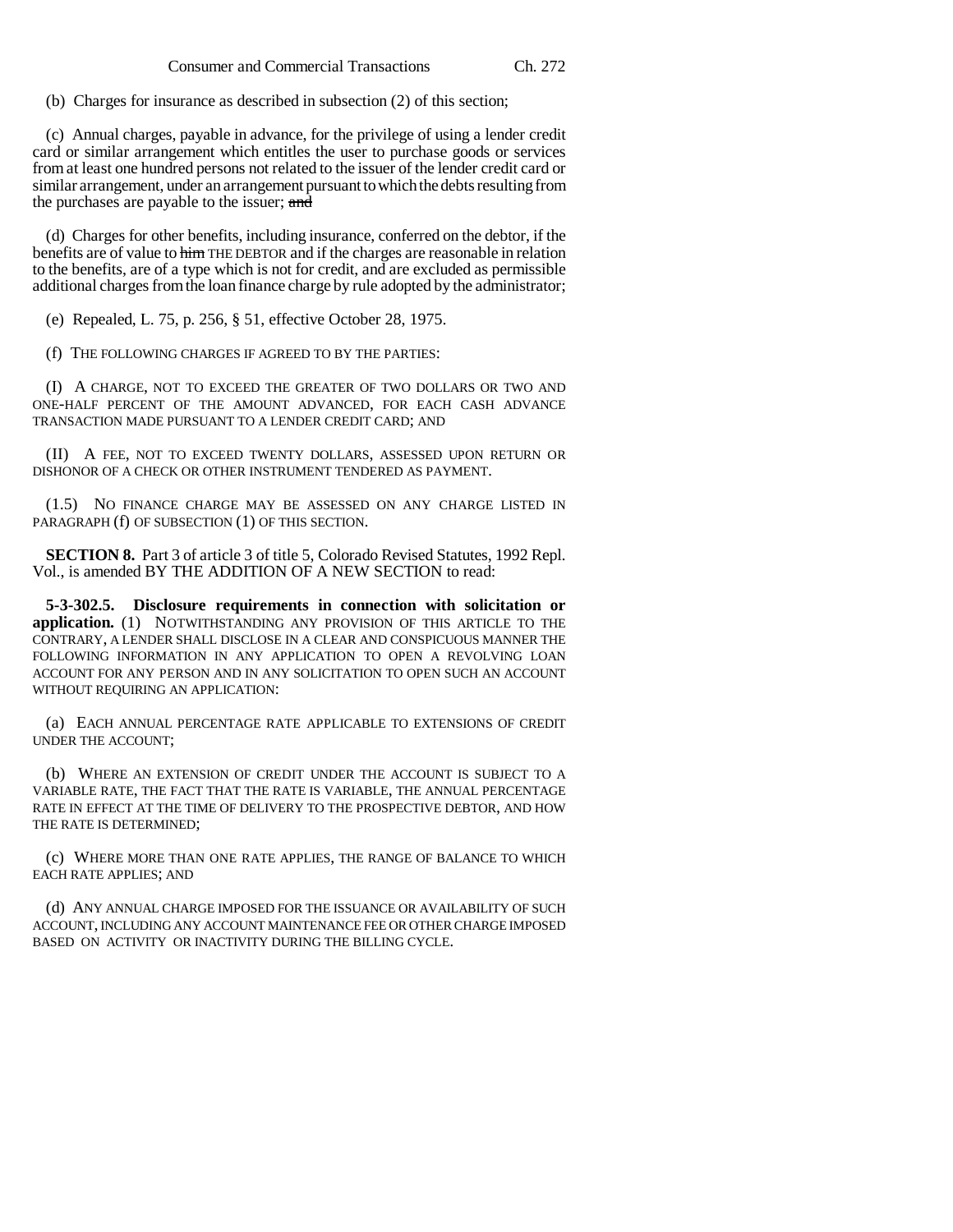**SECTION 9.** 5-3-408 (2), Colorado Revised Statutes, 1992 Repl. Vol., is amended to read:

**5-3-408.** Change in terms of revolving loan accounts. (2) A lender may change the terms of a revolving loan account established prior to July 1, 1983, whether or not the change is authorized by agreement. A lender may change the terms of a revolving loan account established on or after July 1, 1983, only if the lender discloses clearly and conspicuously in writing at the time the account is established that the terms of the revolving loan account may be changed, whether or not authorized by agreement, in accordance with this code and other applicable law. Except as provided in subsection (3) of this section, a lender may change the terms of a revolving loan account only if:

 $-(a)$  (I) Written notice is given to the debtor that clearly and conspicuously describes such change and the indebtedness to which it applies and states that the incurrence by the debtor, or another person authorized by him, of any further indebtedness under the plan to which the agreement relates on or after the effective date of the change specified in such notice shall constitute acceptance of the change; and

 $-(H)$  Such notice is given at least one billing cycle prior to the effective date of such change; and

(III) The debtor, or another person authorized by him, incurs such further indebtedness on or after the effective date of the change stated in such notice; or

(b) Written disclosure has been made to the debtor that clearly and conspicuously states that the terms may be changed, the debtor has consented thereto either in the agreement governing the account or by the incurrence of further indebtedness subsequent to the disclosure, and the lender gives the debtor clear and conspicuous written notice of any specific change in terms at least two times prior to the change with the first notice at least three months before the effective date of the change. Such clear and conspicuous written notice shall be in type no smaller than the largest type appearing elsewhere in the agreement, except for the type used for identifying the lender, and preceded by the word "Warning" in boldface.

(a) EXCEPT AS OTHERWISE PROVIDED IN PARAGRAPH (b) OR (c) OF THIS SUBSECTION (2), WHENEVER ANY TERM OF A REVOLVING LOAN ACCOUNT IS CHANGED OR THE REQUIRED MINIMUM PERIODIC PAYMENT THEREON IS INCREASED, THE LENDER SHALL MAIL OR DELIVER WRITTEN NOTICE OF THE CHANGE, AT LEAST ONE BILLING CYCLE BEFORE THE EFFECTIVE DATE OF THE CHANGE, TO EACH DEBTOR WHO MAY BE AFFECTED BY THE CHANGE.

(b) THE NOTICE REQUIRED BY PARAGRAPH (a) OF THIS SUBSECTION (2) SHALL BE GIVEN IN ADVANCE, BUT NEED NOT BE GIVEN ONE BILLING CYCLE IN ADVANCE, IF THE CHANGE HAS BEEN AGREED TO BY THE DEBTOR OR IF THE CHANGE IS AN INCREASE IN A LOAN FINANCE CHARGE, PERIODIC RATE, OR OTHER CHARGE PERMITTED UNDER SECTION 5-3-202 AS A RESULT OF THE DEBTOR'S DELINQUENCY OR DEFAULT.

(c) THE NOTICE OTHERWISE REQUIRED BY PARAGRAPH (a) OF THIS SUBSECTION (2) IS NOT REQUIRED IF THE CHANGE: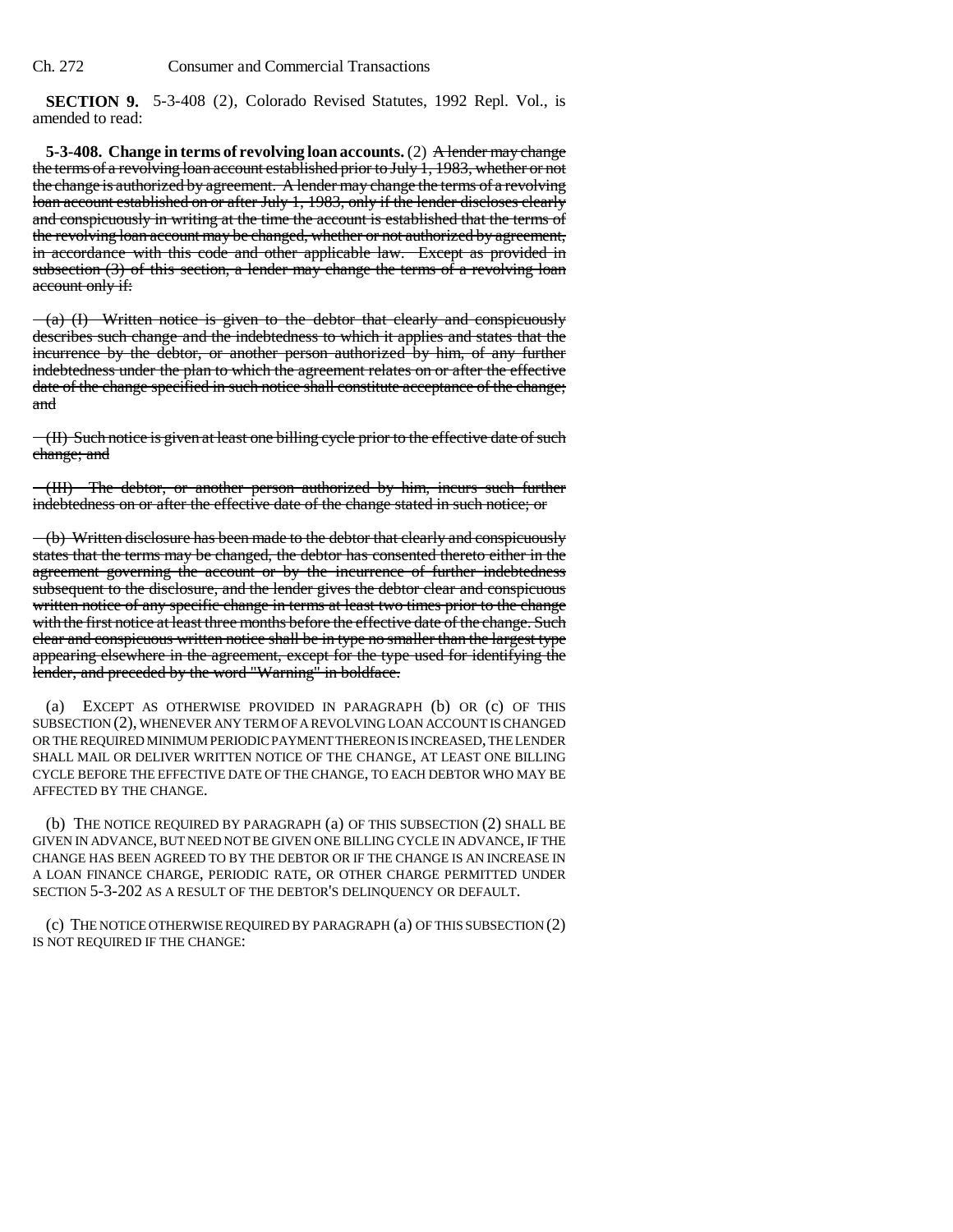(I) RESULTS FROM THE DEBTOR'S DELINQUENCY OR DEFAULT, BUT IS NOT OF A KIND LISTED IN PARAGRAPH (b) OF THIS SUBSECTION (2);

(II) RESULTS FROM AN AGREEMENT RELATED TO A COURT PROCEEDING OR ARBITRATION;

(III) IS A REDUCTION OF ANY CHARGE OR COMPONENT THEREOF; OR

(IV) IS A SUSPENSION OF FUTURE CREDIT PRIVILEGES OR TERMINATION OF A CONSUMER LOAN.

**SECTION 10.** Part 4 of article 3 of title 5, Colorado Revised Statutes, 1992 Repl. Vol., is amended BY THE ADDITION OF A NEW SECTION to read:

**5-3-411. Use of account - constructive assent to terms.** THE USE OF A REVOLVING LOAN ACCOUNT BY A DEBTOR, OR BY ANY PERSON AUTHORIZED BY THE DEBTOR, CONSTITUTES THE DEBTOR'S ACCEPTANCE OF THE LENDER'S OFFER OF CREDIT AND CREATES A BINDING CONTRACT ON THE LENDER'S TERMS THEN IN EFFECT. SUCH TERMS MAY BE MODIFIED IN THE FUTURE AS AGREED BY THE PARTIES AND SUBJECT TO THE REQUIREMENTS OF THIS ARTICLE, INCLUDING, BUT NOT LIMITED TO, THE NOTICE REQUIREMENTS OF SECTION 5-3-408 (2).

**SECTION 11.** 5-3-508 (3), Colorado Revised Statutes, 1992 Repl. Vol., is amended BY THE ADDITION OF A NEW PARAGRAPH to read:

**5-3-508. Loan finance charge for supervised loans.** (3) (c) NOTWITHSTANDING PARAGRAPH  $(a)$  OF THIS SUBSECTION  $(3)$ , IF THERE IS AN UNPAID BALANCE ON THE DATE AS OF WHICH THE LOAN FINANCE CHARGE IS APPLIED, THE LENDER MAY CONTRACT FOR AND RECEIVE A MINIMUM FINANCE CHARGE NOT EXCEEDING FIFTY CENTS.

**SECTION 12.** 5-13-104, Colorado Revised Statutes, 1992 Repl. Vol., is repealed as follows:

**5-13-104. Other loans.** In accordance with section 525 of Public Law 96-221, it is declared that the state of Colorado does not want the amendments to the "Federal Deposit Insurance Act", the "National Housing Act", and the "Federal Credit Union Act" made by sections 521 to 523 of Public Law 96-221 prescribing interest rates and preempting state interest rates to apply in this state. The rates established in articles 1 to 9 of this title shall control consumer credit transactions in the state of Colorado.

**SECTION 13.** 5-13-105, Colorado Revised Statutes, 1992 Repl. Vol., is repealed as follows:

**5-13-105. General override.** It is declared that the state of Colorado does not want any provision of any federal law preempting a state usury law to apply in this state.

**SECTION 14.** 18-15-101 (6), Colorado Revised Statutes, 1986 Repl. Vol., is amended to read: